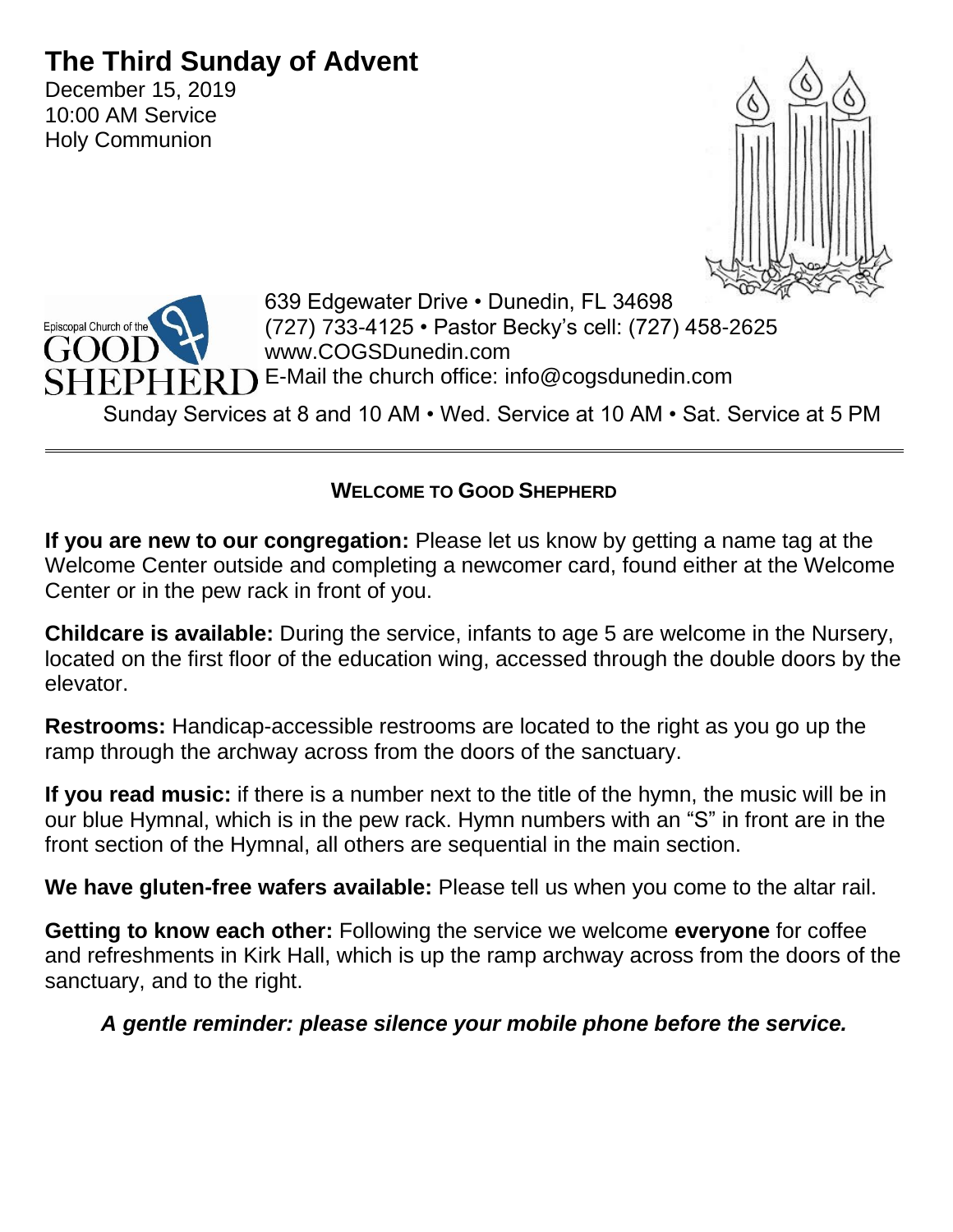## **GATHERING FOR WORSHIP**

**PRELUDE** *People, Look East* W. Wold

#### *[During the Prelude, please prepare for worship by observing attentive silence.]*

#### **LIGHTING THE ADVENT WREATH AND PRAYER**

*[Please stand when the chimes sound, and face the Baptistry in the rear of the sanctuary.]*

Symbols in the Bulletin  $\boxed{p}$  Priest,  $\boxed{D}$  Deacon,  $\boxed{Q}$  Congregation,  $\boxed{L}$  Leader,  $\boxed{M}$  Everyone.

**Advent Hymn** *O Come, O Come, Emmanuel* H 56, v. 1, 6

## a *O come, O come, Emmanuel, and ransom captive Israel, that mourns in lonely exile here until the Son of God appear. Rejoice! Rejoice! Emmanuel shall come to thee, O Israel!*

## **Prayer for the Third Candle of Advent: Joy**

- P We light the first candle as a symbol of Christ who brings Hope. *[One blue candle is lit.]* We light the second candle as a symbol of Christ who brings Love. *[2nd blue candle is lit.]* We light the third candle as a symbol of Christ who brings Joy. *[A pink candle is lit.]*
- L Arise, shine; for your light has come, and the glory of the Lord has risen upon you.
- C **Our God, we come to you today filled with joy. We ask your blessing upon us and our mission. In Jesus' name we pray. Amen.**

## $\mathbb{R}$ *O* **come, thou Dayspring from on high, and cheer us by thy drawing nigh;** *disperse the gloomy clouds of night, and death's dark shadow put to flight. Rejoice! Rejoice! Emmanuel shall come to thee, O Israel!*

**GATHERING HYMN** *Arise! Your Light is Come*

*Arise, your light is come! The Spirit's call obey show forth the glory of your God, which shines on you today.* 

*Arise, your light is come! Fling wide the prison door; proclaim the captives' liberty, good tidings to the poor.* 

*Arise, your light is come! All you in sorrow born, bind up the broken-hearted ones and comfort those who mourn.*

*Arise, your light is come! The mountains burst in song! Rise up like eagles on the wing; God's power will make us strong.* 

**WELCOME AND ANNOUNCEMENTS** *[Please be seated.]*

**MISSION MOMENT**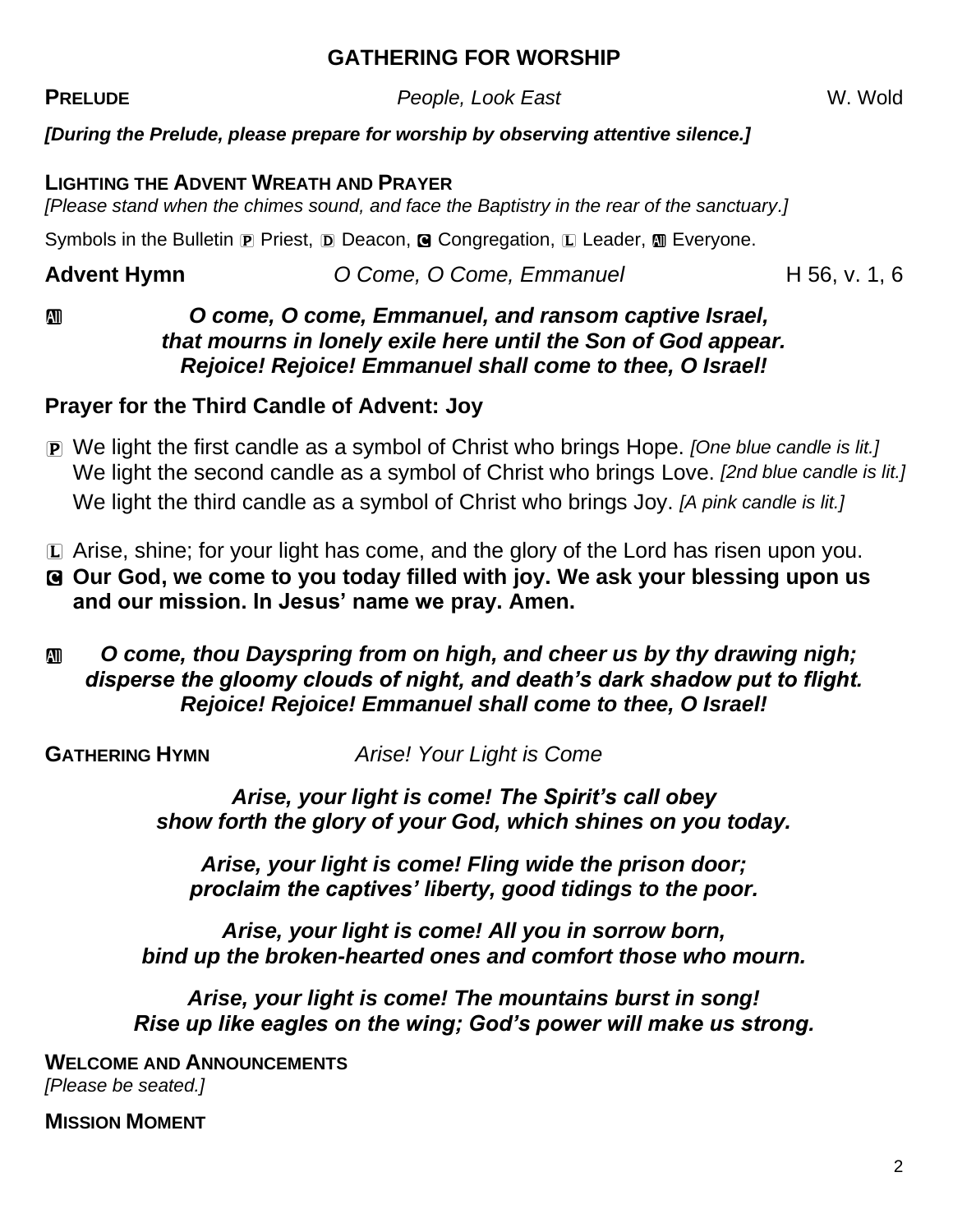## **ACCLAMATION**

*[Please stand.]*

P Blessed be God: Father, Son, and Holy Spirit.

C **And blessed be his kingdom, now and for ever. Amen.**

## **COLLECT FOR PURITY**

a **Almighty God, to you all hearts are open, all desires known, and from you no secrets are hid: Cleanse the thoughts of our hearts by the inspiration of your Holy Spirit, that we may perfectly love you, and worthily magnify your holy Name; through Christ our Lord. Amen.**

## **COLLECT OF THE DAY**

 $\overline{p}$  The Lord be with you.

## C **And also with you.**

**P** Let us pray... Stir up the wills of all who look to you, Lord God, and strengthen our faith in your coming, that, transformed by grace, we may walk in your way; through Jesus Christ, our Savior and Lord, who lives and reigns with you and the Holy Spirit, one God, now and forever.

C **Amen.**

## **WORD OF GOD**

**THE READINGS:** Isaiah 35:1–10 • Canticle 15 • James 5:7–10 • Matthew 11:2–11 *[Please be seated.]*

## **The First Reading**

L *The First Reading is taken from Isaiah, chapter 35*

The desert and the dry land will be glad; the wilderness will rejoice and blossom like the crocus. They will burst into bloom, and rejoice with joy and singing. They will receive the glory of Lebanon, the splendor of Carmel and Sharon. They will see the Lord's glory, the splendor of our God.

Strengthen the weak hands, and support the unsteady knees. Say to those who are panicking: "Be strong! Don't fear! Here's your God, coming with vengeance; with divine retribution God will come to save you."

Then the eyes of the blind will be opened, and the ears of the deaf will be cleared. Then the lame will leap like the deer, and the tongue of the speechless will sing. Waters will spring up in the desert, and streams in the wilderness. The burning sand will become a pool, and the thirsty ground, fountains of water. The jackals' habitat, a pasture; grass will become reeds and rushes. A highway will be there. It will be called The Holy Way. The unclean won't travel on it, but it will be for those walking on that way. Even fools won't get lost on it; no lion will be there, and no predator will go up on it. None of these will be there; only the redeemed will walk on it.

The Lord's ransomed ones will return and enter Zion with singing, with everlasting joy upon their heads. Happiness and joy will overwhelm them; grief and groaning will flee away.

L The Word of the Lord

C **Thanks be to God.**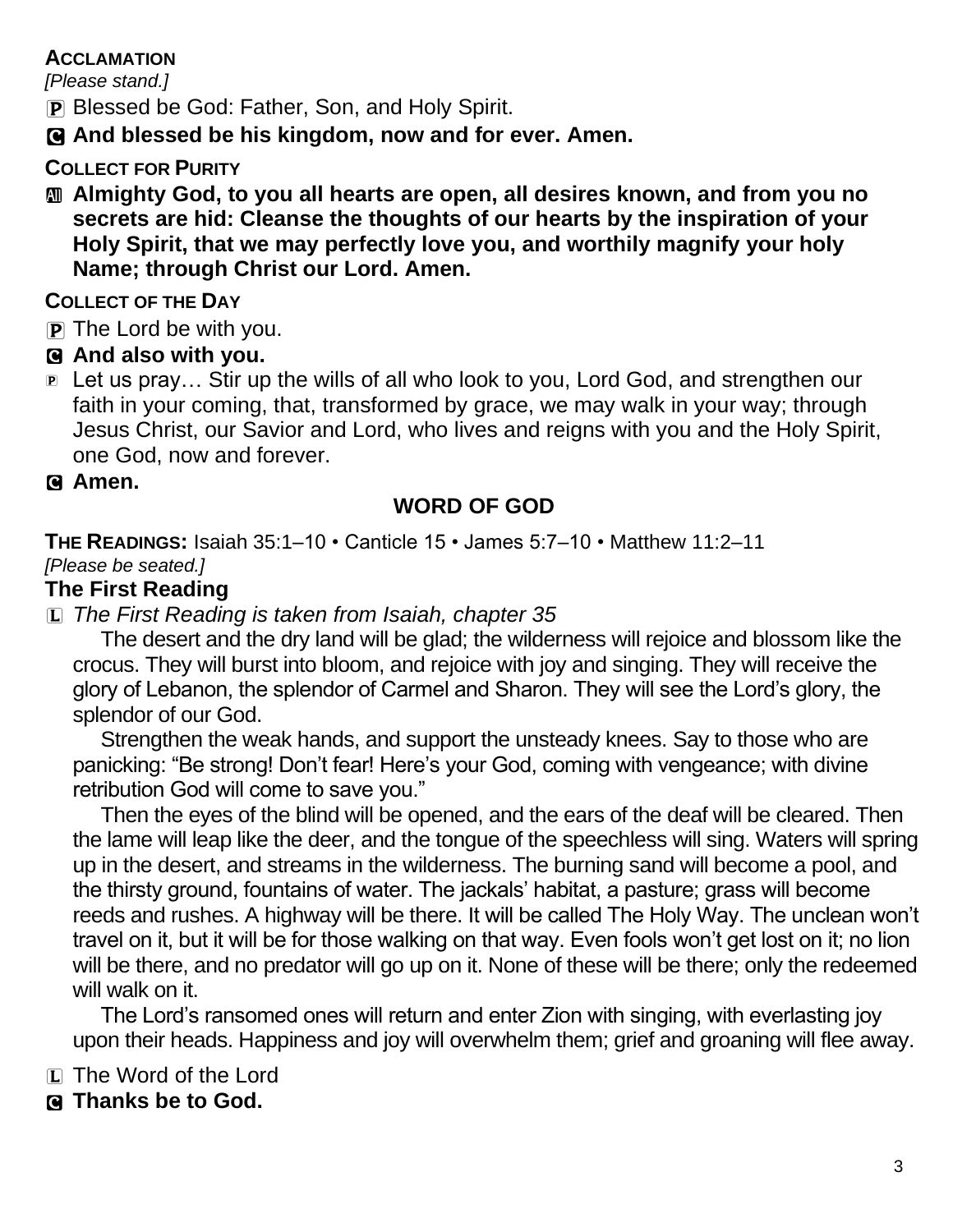*My soul cries out with a joyful shout that the God of my heart is great, and my spirit sings of the wondrous things that you bring to the ones who wait. You fixed your sight on your servant's plight, and my weakness you did not spurn, so from east to west shall my name be blest. Could the world be about to turn?*

## *Refrain*

*My heart shall sing of the day you bring. Let the fires of your justice burn. Wipe away all tears, for the dawn draws near, and the world is about to turn.*

*From the halls of power to the fortress tower, not a stone will be left on stone. Let the king beware for your justice tears every tyrant from his throne. The hungry poor shall weep no more, for the food they can never earn; there are tables spread; every mouth be fed, for the world is about to turn.* Refrain

*Though the nations rage from age to age, we remember who holds us fast: God's mercy must deliver us from the conqueror's crushing grasp. This saving word that our forebears heard is the promise which holds us bound, till the spear and rod can be crushed by God, who is turning the world around.* Refrain

## **The Second Reading**

L *The Second Reading is taken from James*, *Chapter 5*…

Therefore, brothers and sisters, you must be patient as you wait for the coming of the Lord. Consider the farmer who waits patiently for the coming of rain in the fall and spring, looking forward to the precious fruit of the earth. You also must wait patiently, strengthening your resolve, because the coming of the Lord is near. Don't complain about each other, brothers and sisters, so that you won't be judged. Look! The judge is standing at the door!

Brothers and sisters, take the prophets who spoke in the name of the Lord as an example of patient resolve and steadfastness.

L The Word of the Lord.

## C **Thanks be to God.**

**ACCLAMATION** *WORD OF GOD [Please stand.]*

 $M$  *Word of God, come down on earth, living rain from heav'n descending; touch our hearts and bring to birth faith and hope and love unending. Word almighty, we revere you; Word made flesh, we long to hear you.*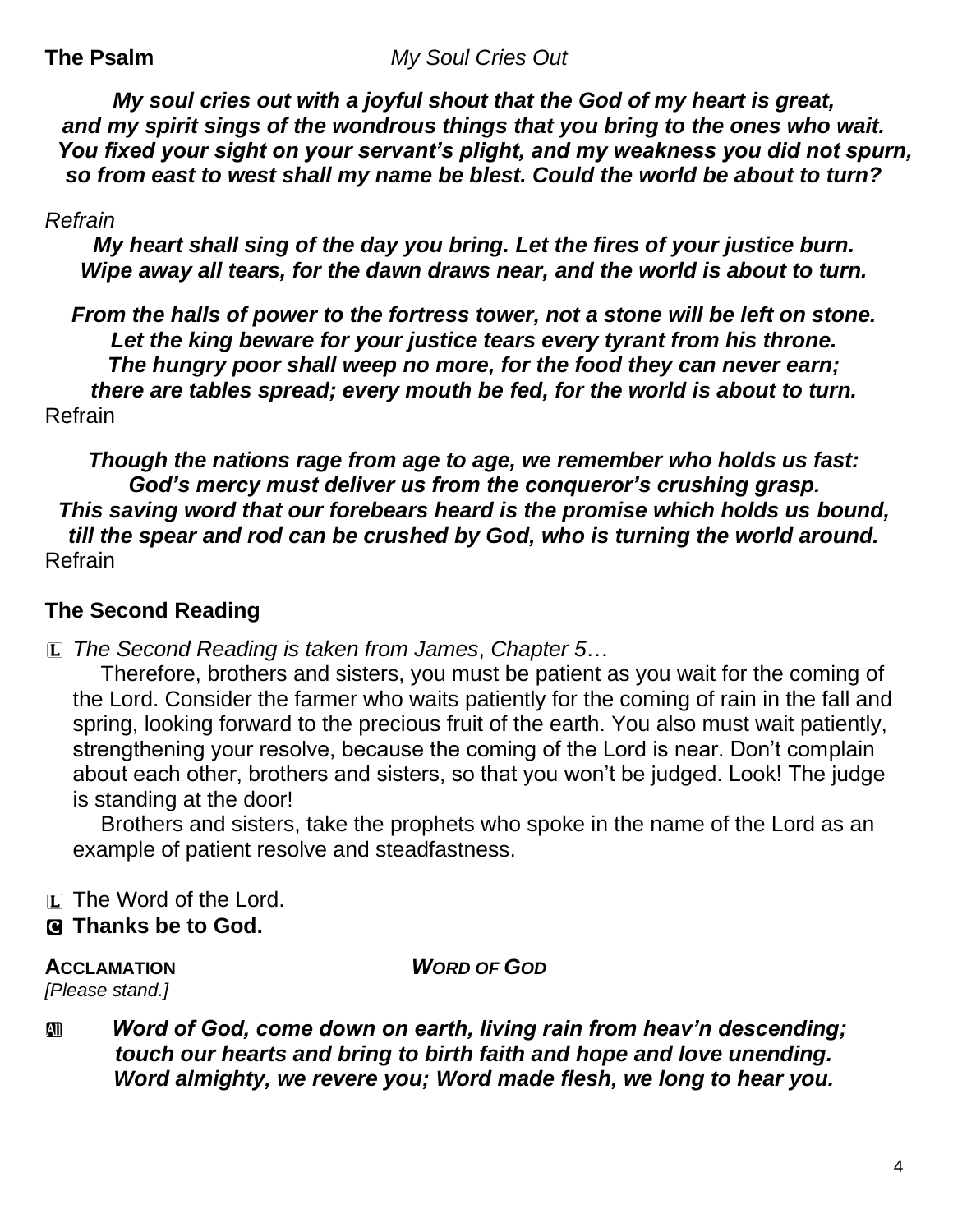## **The Gospel**

D The Holy Gospel of our Lord Jesus Christ according to Matthew.

## C **Glory to you, Lord Christ.**

D Now when John heard in prison about the things the Christ was doing, he sent word by his disciples to Jesus, asking, "Are you the one who is to come, or should we look for another?"

Jesus responded, "Go, report to John what you hear and see. Those who were blind are able to see. Those who were crippled are walking. People with skin diseases are cleansed. Those who were deaf now hear. Those who were dead are raised up. The poor have good news proclaimed to them. Happy are those who don't stumble and fall because of me."

When John's disciples had gone, Jesus spoke to the crowds about John: "What did you go out to the wilderness to see? A stalk blowing in the wind? What did you go out to see? A man dressed up in refined clothes? Look, those who wear refined clothes are in royal palaces. What did you go out to see? A prophet? Yes, I tell you, and more than a prophet. He is the one of whom it is written: Look, I'm sending my messenger before you, who will prepare your way before you.

"I assure you that no one who has ever been born is greater than John the Baptist. Yet whoever is least in the kingdom of heaven is greater than he.

D The Gospel of the Lord.

## C **Praise to you, Lord Christ.**

*[Please be seated.]*

**Sermon** Becky Robbins-Penniman

**SERMON HYMN** *Awake! Awake, and Greet the New Morn*

## *[Please stand.]*

*Awake! Awake, and greet the new morn, for angels herald its dawning. Sing out your joy, for soon he is born, behold! The Child of our longing. Come as a baby weak and poor, to bring all hearts together, he opens wide the heavenly door and lives now inside us forever.* 

*To us, to all in sorrow and fear, Emmanuel comes a singing; his humble song is quiet and near, yet fills the earth with its ringing; music to heal the broken soul and hymns of lovingkindness. The thunder of his anthems rolls to shatter all hatred and violence.* 

*In darkest night his coming shall be, when all the world is despairing, as morning light so quiet and free, so warm and gentle and caring. Then shall the mute break forth in song, the lame shall leap in wonder, the weak be raised above the strong, and weapons be broken asunder.*

*Rejoice, rejoice, take heart in the night. Though dark the winter and cheerless, the rising sun shall crown you with light; be strong and loving and fearless. Love be our song and love our prayer and love our endless story; may God fill every day we share and bring us at last into glory.*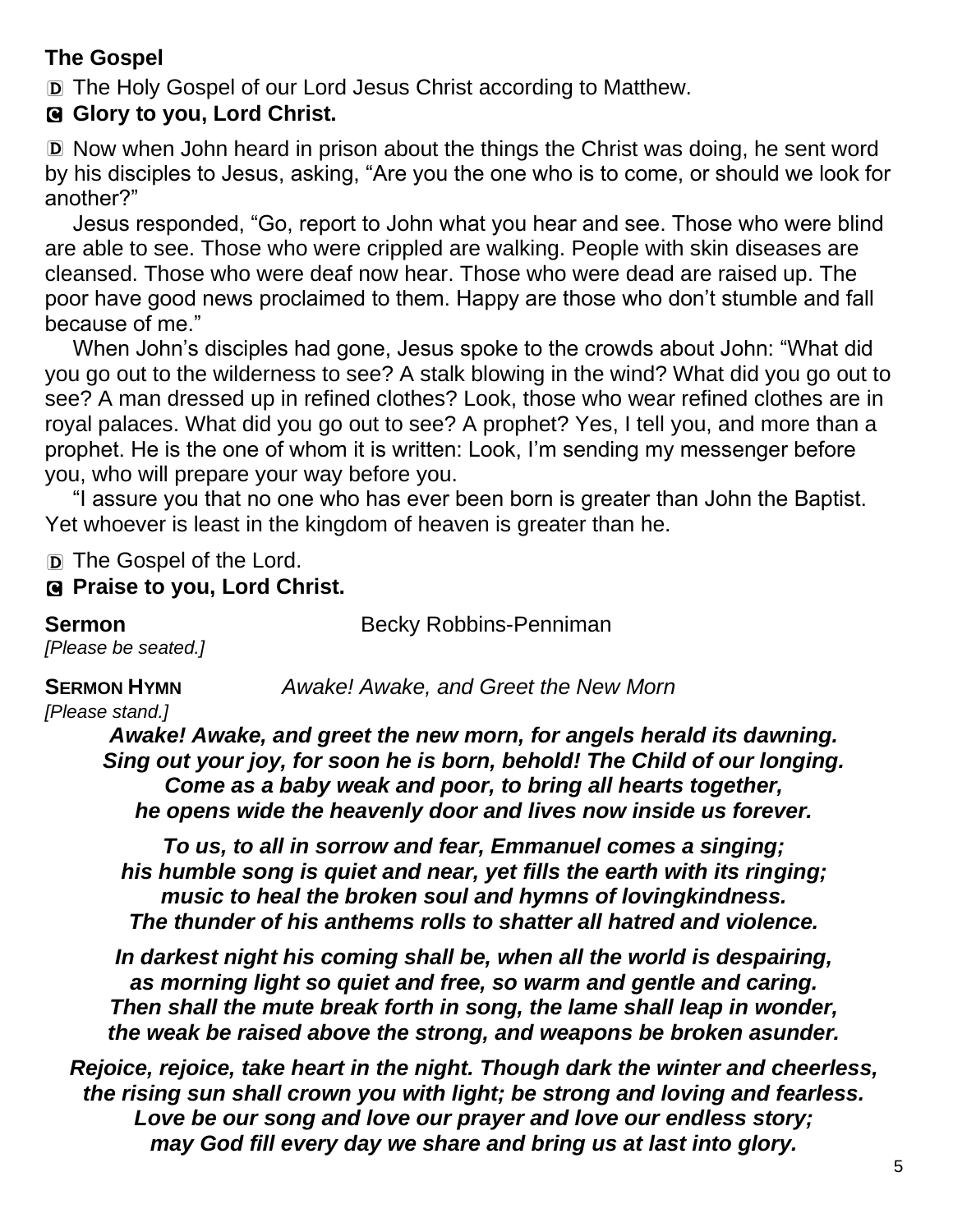C **We believe in one God, the Father, the Almighty, maker of heaven and earth, of all that is, seen and unseen.**

**We believe in one Lord, Jesus Christ, the only Son of God, eternally begotten of the Father, God from God, Light from Light, true God from true God, begotten, not made, of one Being with the Father. Through him all things were made. For us and for our salvation he came down from heaven: by the power of the Holy Spirit he became incarnate from the Virgin Mary, and was made man. For our sake he was crucified under Pontius Pilate; he suffered death and was buried. On the third day he rose again in accordance with the Scriptures; he ascended into heaven and is seated at the right hand of the Father. He will come again in glory to judge the living and the dead, and his kingdom will have no end.**

**We believe in the Holy Spirit, the Lord, the giver of life, who proceeds from the Father and the Son. With the Father and the Son he is worshiped and glorified. He has spoken through the Prophets. We believe in one holy catholic and apostolic Church. We acknowledge one baptism for the forgiveness of sins. We look for the resurrection of the dead, and the life of the world to come. Amen.**

## **PRAYERS OF THE PEOPLE**

*[Please sit, stand, or kneel, as you prefer.]*

- D Let us pray for the Church and for the world.
- L Grant, Almighty God, that all who confess your Name may be united in your truth, live together in your love, and reveal your glory in the world. *Silence*...We pray in joy.
- C **Amen. Come, Lord Jesus.**
- L Guide the people of this land, and of all the nations, in the ways of justice and peace; that we may honor one another and serve the common good. *Silence...* We pray in joy.

## C **Amen. Come, Lord Jesus.**

- L Give us all a reverence for the earth as your own creation, that we may use its resources rightly in the service of others and to your honor and glory. We give you thanks for the flowers given by Gail Griffin to your glory and in loving memory of Marcia Burdick*. Silence...* We pray in joy.
- C **Amen. Come, Lord Jesus.**
- L Bless all whose lives are closely linked with ours, and grant that we may serve Christ in them, and love one another as he loves us. We thank you for all the blessings of this life. *Silence...* We pray in joy.
- C **Amen. Come, Lord Jesus.**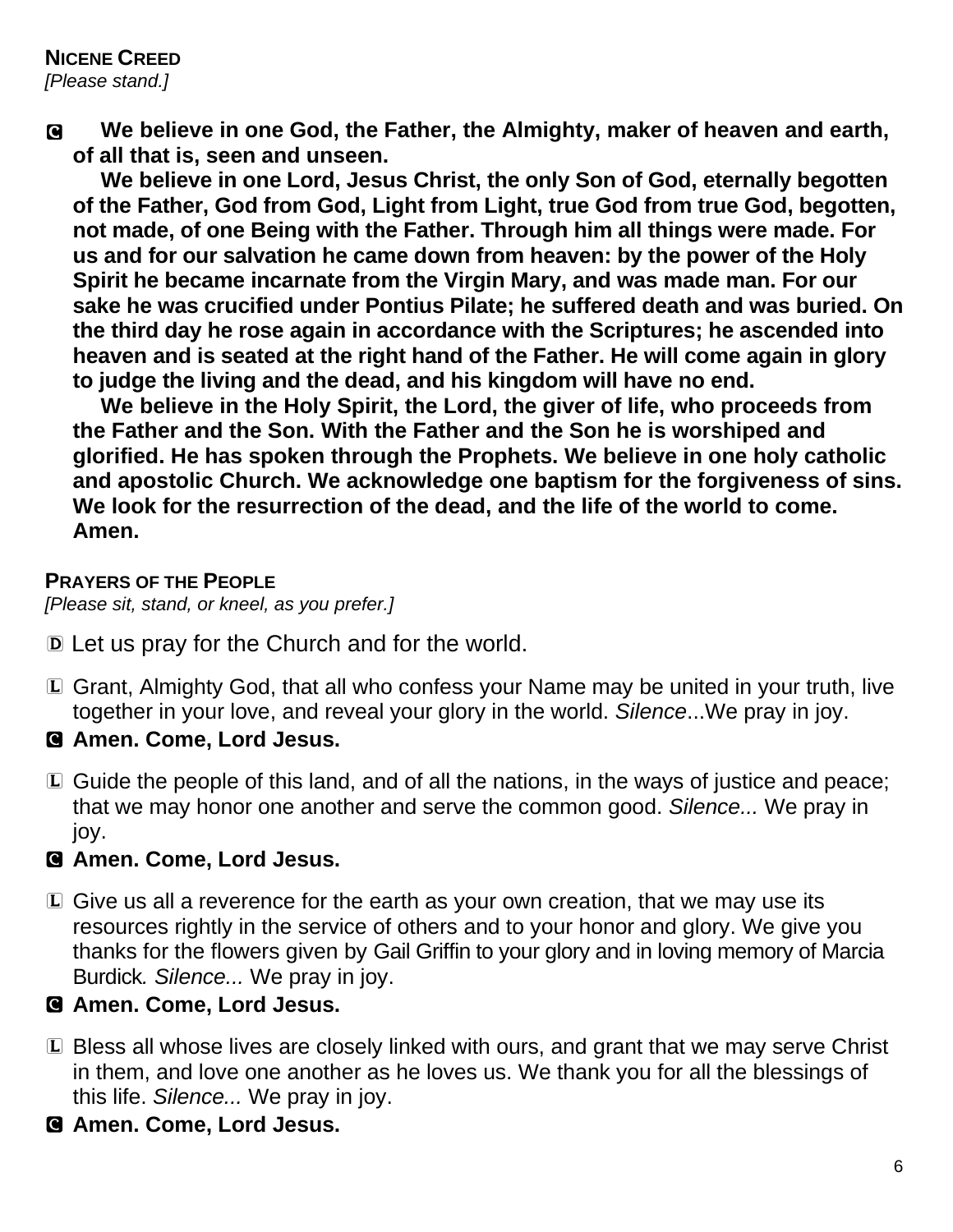L Comfort and heal all those who suffer in body, mind, or spirit; give them courage and hope in their troubles, especially [*read names from notebook*...] and those we now name aloud or in our hearts. [*Leave time*...] Bring them the joy of your salvation. *Silence...* We pray in joy.

# C **Amen. Come, Lord Jesus.**

L We commend to your mercy all who have died, especially [*read names from notebook*...]. We pray also for those we now name aloud or in our hearts [*leave time*...]; that your will for them may be fulfilled; and we pray that we may share with all your saints in your eternal kingdom. *Silence...* We pray in joy.

# C **Amen. Come, Lord Jesus.**

- L These things and all for which we pray, we ask in the name of your Son, Jesus Christ our Lord and Savior.
- C **Amen.**

# **CONFESSION & ABSOLUTION**

[*Please stand or kneel.*]

- D Let us confess our sins against God and our neighbor. *[Silence is kept.]* Most merciful God . . .
- C **we confess that we have sinned against you in thought, word, and deed, by what we have done, and by what we have left undone. We have not loved you with our whole heart; we have not loved our neighbors as ourselves. We are truly sorry and we humbly repent. For the sake of your Son Jesus Christ, have mercy on us and forgive us; that we may delight in your will, and walk in your ways, to the glory of your Name. Amen.**
- P Almighty God have mercy on you, forgive you all your sins through our Lord Jesus Christ, strengthen you in all goodness, and by the power of the Holy Spirit keep you in eternal life.
- C **Amen.**

# **PRAYERS AND BLESSINGS**

*[Those celebrating birthdays, anniversaries or special occasions may receive an individual blessing.]*

# **CHILDREN'S MESSAGE**

#### **THE GREETING OF PEACE** *[Please stand.]*

- **P** The peace of the Lord be always with you.
- C **And also with you.** [*All may greet one another in the name of the Lord.*]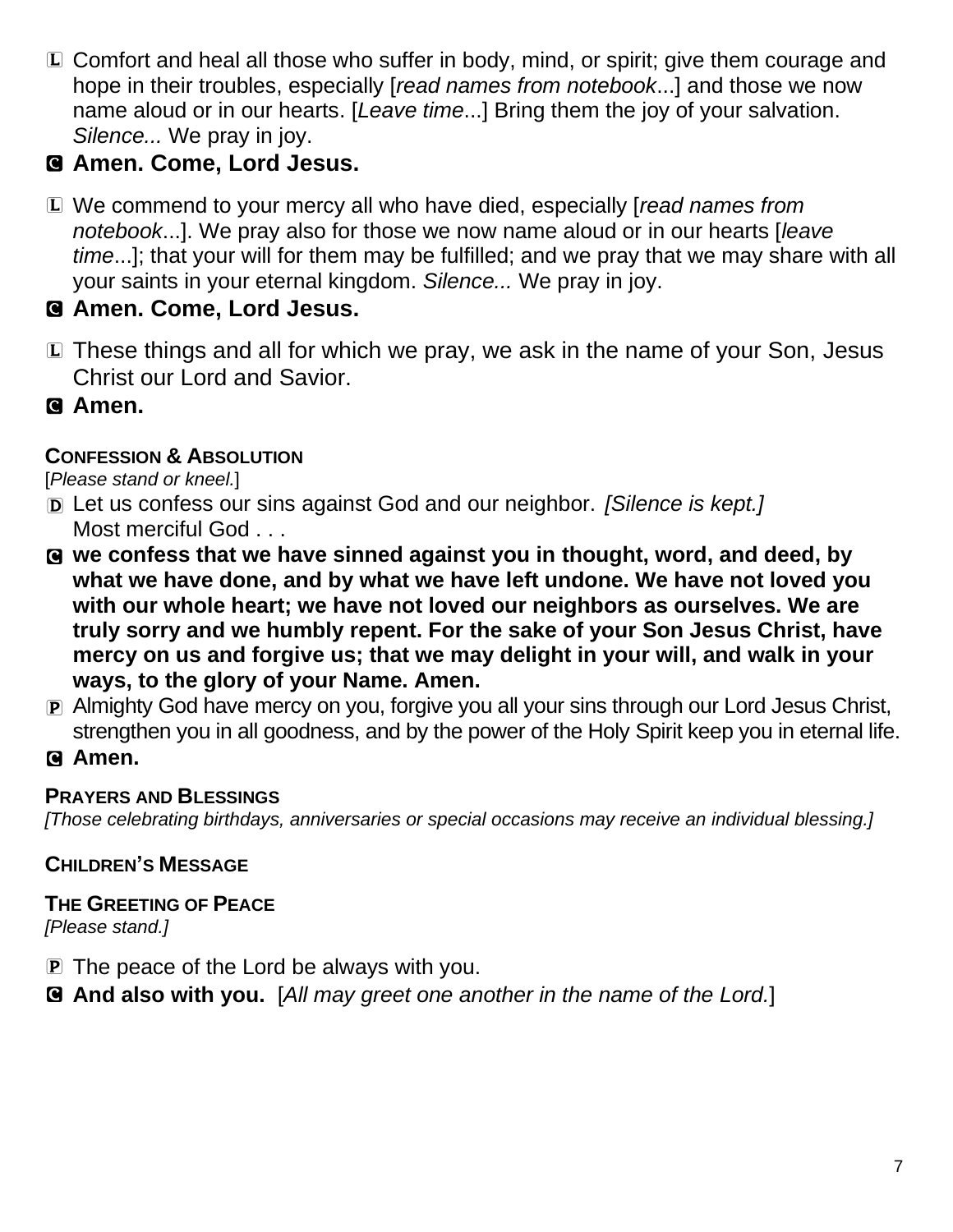## **THE HOLY COMMUNION**

## **OFFERTORY SENTENCE**

D Let us with gladness present the offerings and oblations of our life and labor to the Lord.

*[If this is your first time worshiping with us, please let your offering be only the completed blue guest card, and let this service be our gift to you.]*

**OFFERTORY God of Still Waiting A. Fedak** 

# *[Please be seated.]*

## **PRESENTATION**

*[Please stand when the offering plates are given to the Deacon.]*

D We gladly present the fruits of our lives to the God who creates us, redeems us and sustains us. May we have the grace to use them to heal God's world.

**PRESENTATION HYMN** *God of the Fertile Fields*

 $\mathbf{u}$  **God of the fertile fields, shaper of earth that yields our daily bread: forth from your bounteous hand come gifts your love has planned, that all in every land be clothed and fed.**

## **We would be stewards true, holding in trust from you all that you give; help us in love to share, teach us like you to care for people everywhere, that all may live.**

## **THE GREAT THANKSGIVING:** Eucharistic Prayer A

P The Lord be with you.

## C **And also with you.**

- P Lift up your hearts.
- C **We lift them to the Lord.**
- P Let us give thanks to the Lord our God.

## C **It is right to give him thanks and praise.**

P It is right, and a good and joyful thing, always and every where to give thanks to you, Father Almighty, Creator of heaven and earth, because you sent your beloved Son to redeem us from sin and death, and to make us heirs in him of everlasting life; that when he shall come again in power and great triumph to judge the world, we may without shame or fear rejoice to behold his appearing. Therefore, we praise you, joining our voices with Angels and Archangels and with all the company of heaven, who for ever sing this hymn to proclaim the glory of your Name: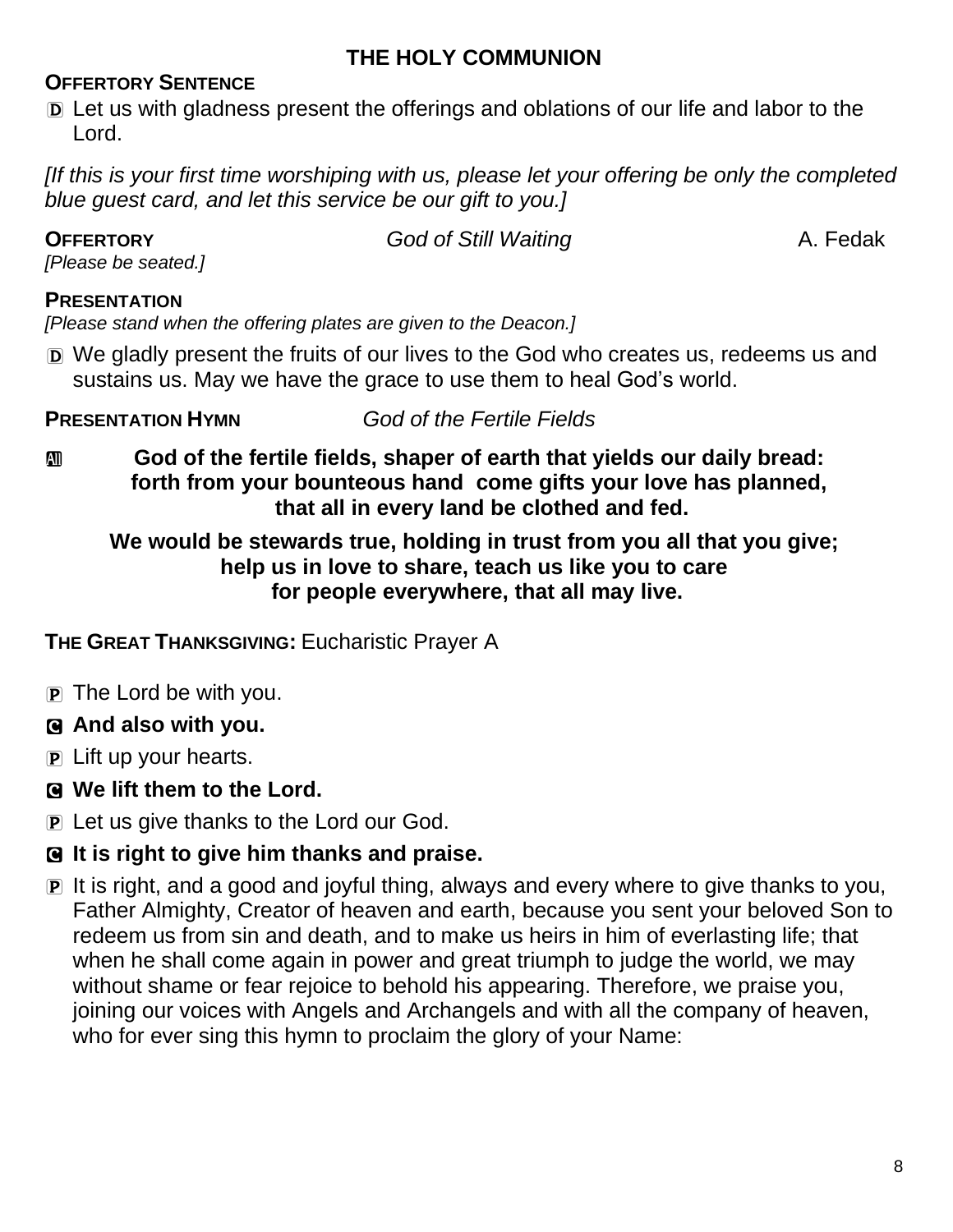

*<sup>[</sup>Please stand or kneel, as you choose.]*

P Holy and gracious Father: In your infinite love you made us for yourself, and, when we had fallen into sin and become subject to evil and death, you, in your mercy, sent Jesus Christ, your only and eternal Son, to share our human nature, to live and die as one of us, to reconcile us to you, the God and Father of all. He stretched out his arms upon the cross, and offered himself, in obedience to your will, a perfect sacrifice for the whole world.

On the night he was handed over to suffering and death, our Lord Jesus Christ took bread; and when he had given thanks to you, he broke it, and gave it to his disciples, and said, "Take, eat: This is my Body, which is given for you. Do this for the remembrance of me."

After supper he took the cup of wine; and when he had given thanks, he gave it to them, and said, "Drink this, all of you: This is my Blood of the new Covenant, which is shed for you and for many for the forgiveness of sins. Whenever you drink it, do this for the remembrance of me." Therefore we proclaim the mystery of faith: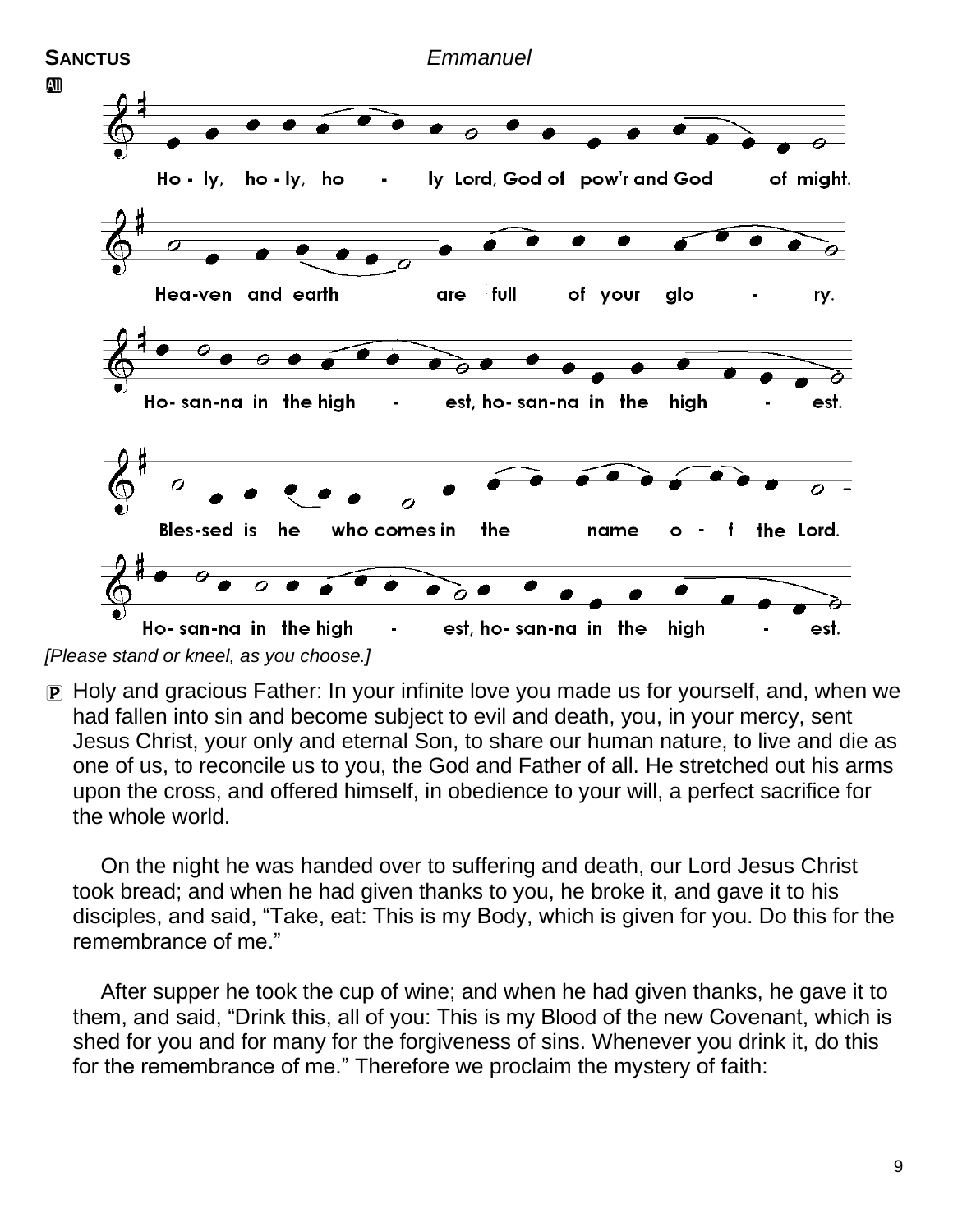C **Christ has died. Christ is risen. Christ will come again.**

**We celebrate the memorial of our redemption, O Father, in this sacrifice of praise and thanksgiving. Recalling his death, resurrection, and ascension, we offer you these gifts.**

**Sanctify them by your Holy Spirit to be for your people the Body and Blood of your Son, the holy food and drink of new and unending life in him. Sanctify us also that we may faithfully receive this holy Sacrament, and serve you in unity, constancy, and peace; and at the last day bring us with all your saints into the joy of your eternal kingdom.**

P All this we ask through your Son Jesus Christ: By him, and with him, and in him, in the unity of the Holy Spirit all honor and glory is yours, Almighty Father, now and for ever.



## **THE LORD'S PRAYER**

- P And now as our Savior Christ has taught us, we are bold to say:
- a **Our Father, who art in heaven, hallowed be thy Name, thy kingdom come, thy will be done, on earth as it is in heaven. Give us this day our daily bread. And forgive us our trespasses, as we forgive those who trespass against us. And lead us not into temptation, but deliver us from evil. For thine is the kingdom, and the power, and the glory, for ever and ever. Amen.**

## **FRACTION**

- P The bread we break makes us one in Christ.
- C **Be known to us, Lord Jesus, in the breaking of the bread.**
- P The Gifts of God for the People of God. Take them in remembrance that Christ died for you, and feed on him in your hearts by faith, with thanksgiving.

[You may be seated. All are welcome at the Lord's Table. Please follow the directions of the usher, who will let you know when it's your turn to go to the altar rail. You may stand or kneel. To receive, hold your hands in front of you, one palm over the other. The priest will place a wafer there. You may either consume it immediately, and then sip from the cup of wine when it comes to you, or, you may wait and dip the wafer into the wine. When you are finished, please return to your seat by the side aisle.]

*Our Prayer Team will be in the south narthex (at the back of the church) during Holy Communion to pray with you for healing, guidance, thanksgiving, for a loved one, or anything else on your heart.*

#### **COMMUNION MUSIC** *[Please remain seated.]*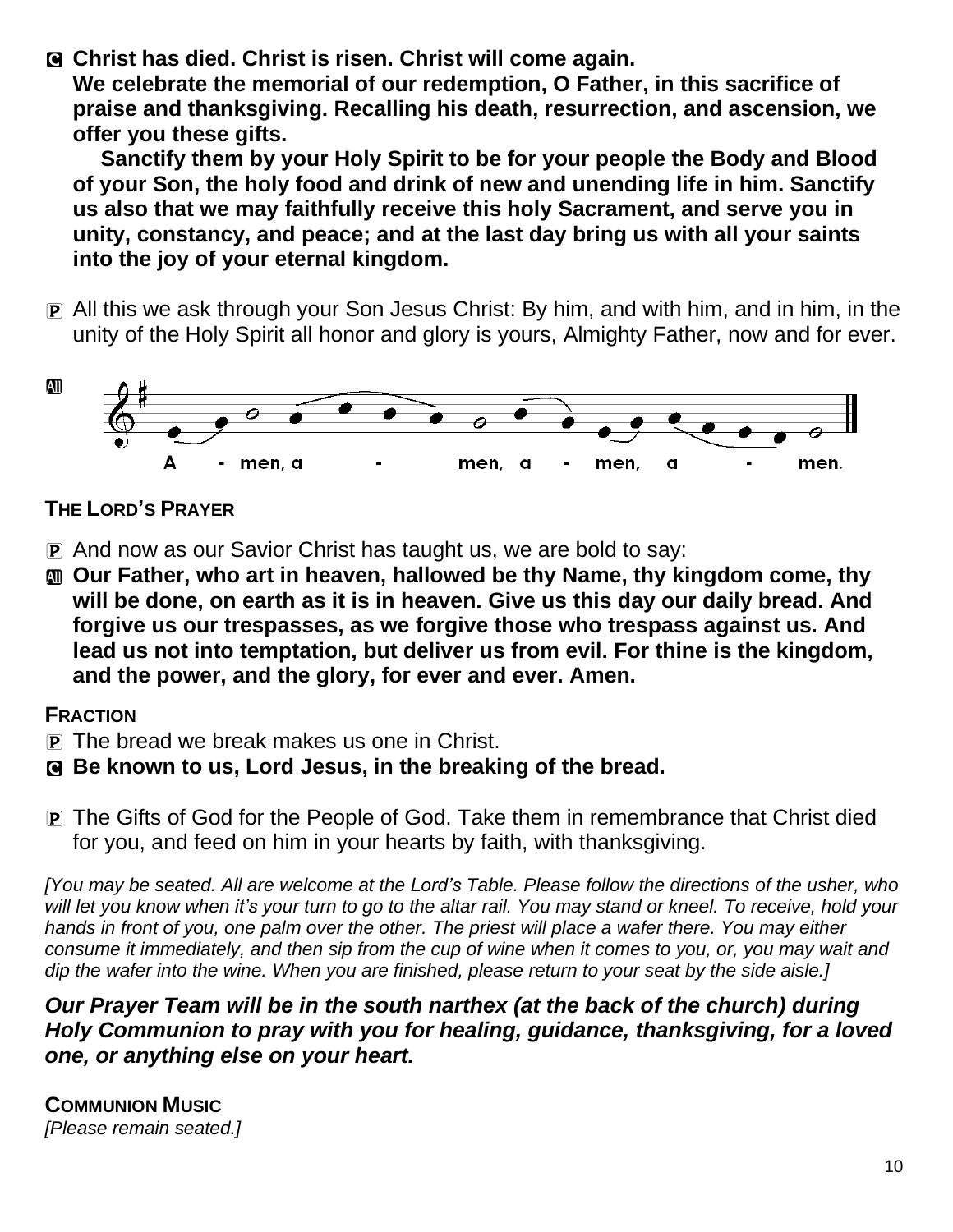**COMMUNION CHANT** *Wait for the Lord*

*[Please repeat this chant until the musician stops playing the tune.]*



## **PRAYER AFTER COMMUNION**

*[Please stand or kneel, as you choose.]*

- $\mathbf{P}$  Let us pray...
- a **Almighty and everliving God, we thank you for feeding us with the spiritual food of the most precious Body and Blood of your Son our Savior Jesus Christ; and for assuring us in these holy mysteries that we are living members of the Body of your Son, and heirs of your eternal kingdom. And now, Father, send us out to do the work you have given us to do, to love and serve you as faithful witnesses of Christ our Lord. To him, to you, and to the Holy Spirit, be honor and glory, now and for ever. Amen.**

## **THE BLESSING**

*[Please stand.]*

- P The Lord calls us to prepare our hearts for the coming of the Day of the Lord by filling our lives with the promises of hope, the labors of love, the depths of joy, and the strengths of peace; go from here with the blessing of the Triune God: God the Father, God the Son, and God the Holy Spirit, this day and forever.
- C **Amen.**